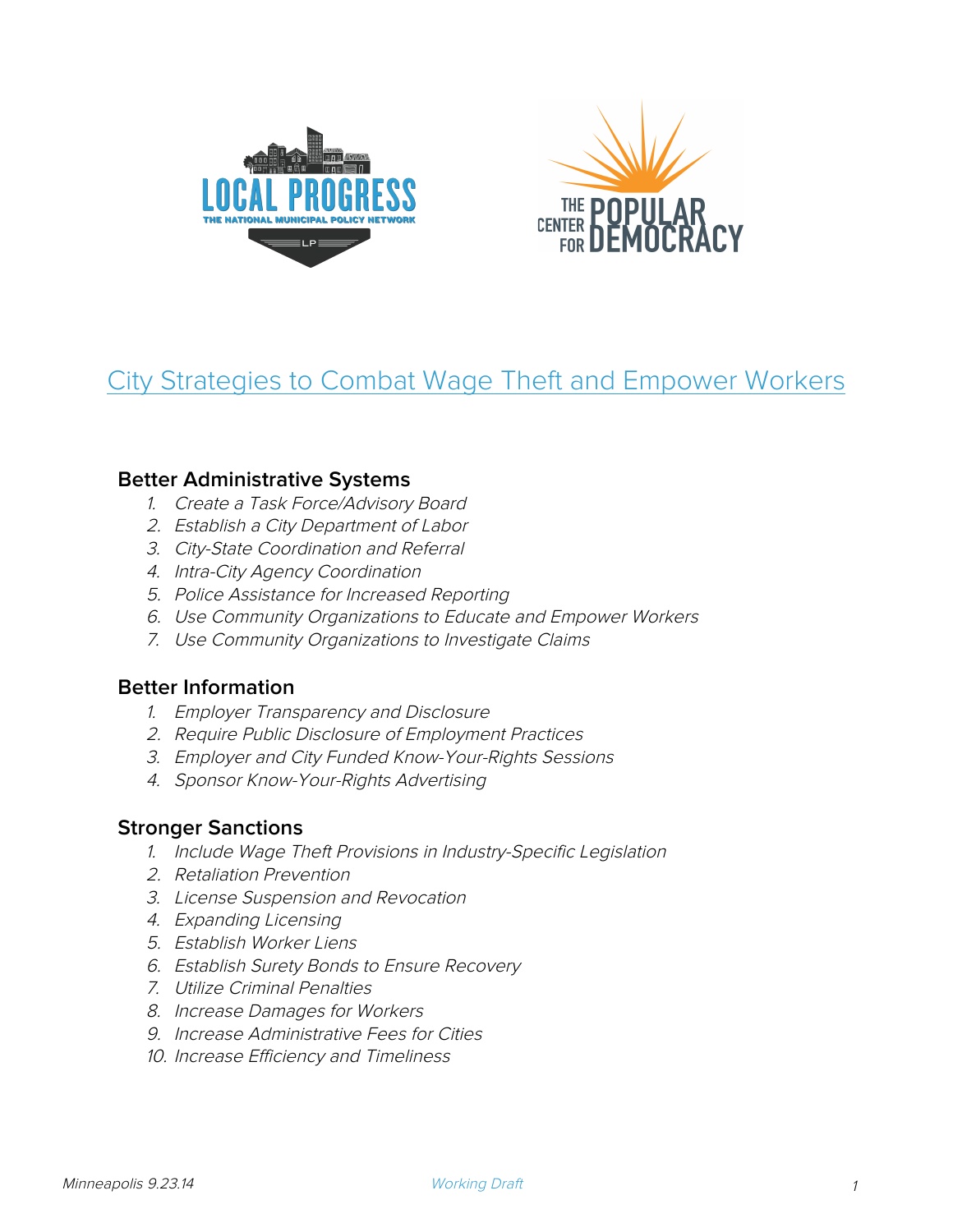## 1. Create a Task Force/Advisory Board

Task forces or advisory boards can be valuable tools for public engagement and education. A city could implement a general task force on economic rights for workers or a task force focused specifically on wage theft. Made up of workers, elected officials and administrators, and members of the public, the Task Force could hold hearings, conduct investigations, and make recommendations for reforms to the city's labor laws, including recommending innovative policies to combat wage theft. Such a task force could consider an array of options that could apply to all employers, all employers over a certain size, or all employers in a particular industry (like fast food).

In **Seattle**, the Mayor appointed a Labor Standards Advisory Group to develop recommendations for enforcing the city's minimum wage, paid sick days, ban-the-box, and other labor standards. After the Group released its recommendations, the Mayor called for the creation of a Department of Labor Standards.

**El Paso**'s Wage Theft Task Force includes the Police Department, the Sheriff's Office, County and District Attorneys and the Labor Justice Committee. In 2013 the owner of an El Paso roofing company was indicted after refusing to pay an employee \$2000. Worker advocates were only able to secure the indictment because of the coordination of the task force.

A Councilmember in **San Jose** recently proposed establishing a Wage Theft Task Force to meet for six months to develop recommendations for an effective ordinance to combat wage theft. The Task Force would consist of representatives from city departments that issues business licenses, collect business taxes, the City Attorney's office, members from the business community, community-based organizations, workers, and labor unions.

## 2. Establish a City Department of Labor

Cities that have the legal power to enact their own minimum or living wage should create local enforcement systems.

For example, **San Francisco**'s ordinance gives the city's Office of Labor Standards and Enforcement (OLSE) the ability to enforce the city's minimum wage standards, including wage theft provisions. The ordinance also allows investigators to access payroll records, interview workers, and inspect labor sites at any time during business hours.

OLSE has increased recovery and payment by violators. It has recovered over \$6.5 million for 2,761 employees who were denied minimum wage and overtime pay by employers in the city, and over \$1.7 million in penalties through agency enforcement actions. In 99% of cases where the city concluded that back wages were owed, a settlement was reached that paid all of the owed minimum wages to the workers.

**Washington, DC** also has the power to enforce wage theft laws. In the proposed Wage Theft Prevention Act of 2014 (which is awaiting the Mayor's signature), workers can choose between formal hearings held by Administrative Law Judges and informal mediation by the Office of Wage-Hour. Administrative judges would have the authority to issue subpoenas, weigh relevance and reliability of evidence, and issue enforceable judgments. The order can also be challenged in court under the substantial evidence standard.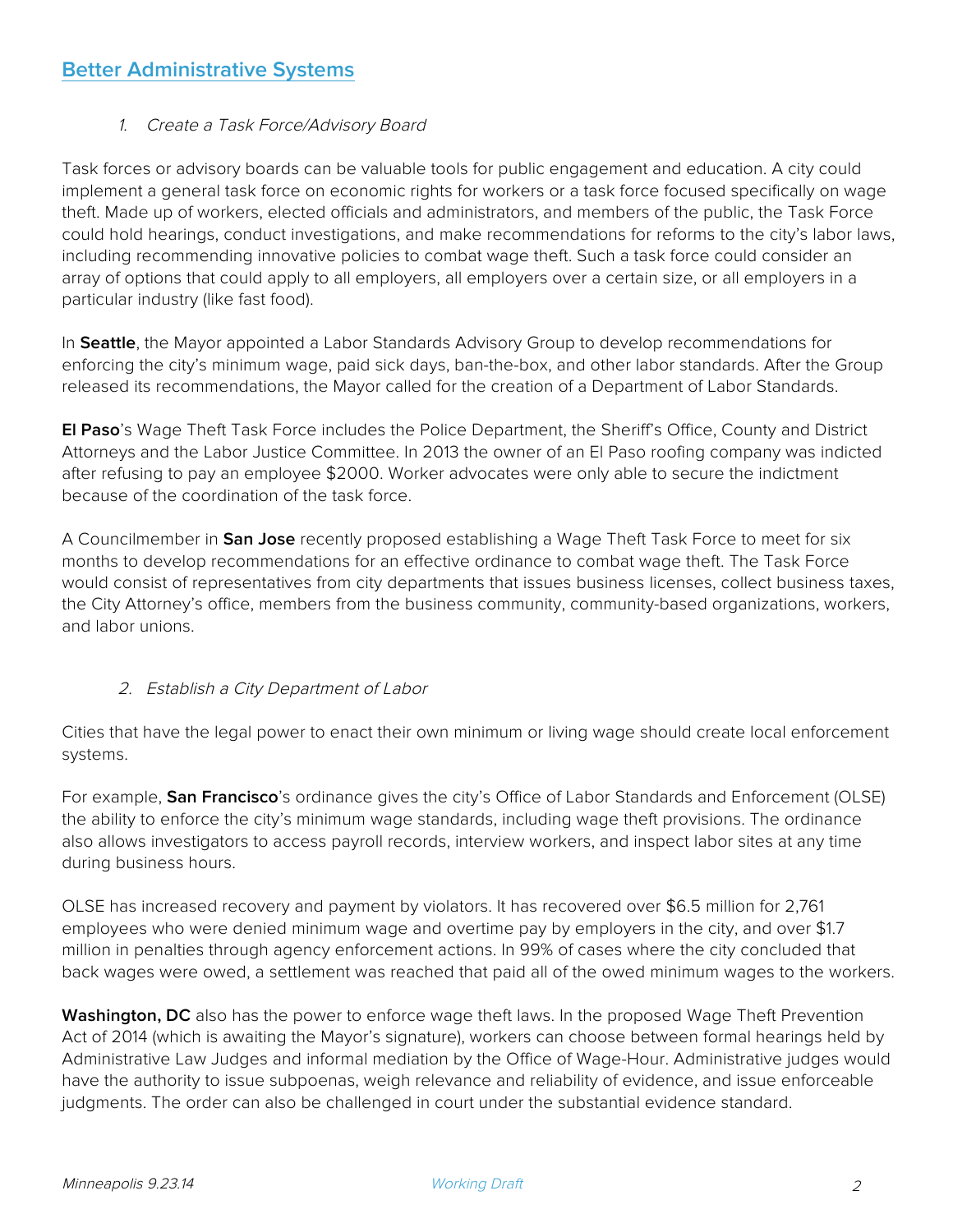Florida has no state Department of Labor nor any mechanism to enforce state minimum wage laws. That leaves localities to shoulder the resources required for enforcement. In **Miami-Dade and Broward Counties,** workers are entitled to a hearing in front of a Hearing Examiner who the county has appointed and who is qualified to hear wage theft matters. The Hearing Examiners can administer oaths, issue subpoenas, and compel and receive evidence. They can also determine and impose fines and penalties for refusals to comply.

## 3. City-State Coordination and Referral

In cities where preemption prohibits enacting a minimum wage, there are other innovative and creative options for preventing wage theft. Some cities have created agencies that have the power to coordinate with state agencies even if they can't enforce wage theft laws themselves. A city could enter into a partnership with local prosecutors, state agencies, or the federal government on a campaign to eliminate wage theft. The effort should involve a formal inter-governmental MOU establishing the partnership and defining roles, and could incorporate (1) expanded education for workers and employers about their rights and responsibilities, (2) expanded resources for intake, investigation, and mediation of complaints and for enforcement and punishment against violators, (3) combining the prosecutorial and enforcement powers of federal/state/district attorneys with the regulatory and licensing power of the city, and (4) collaboration with community-based organizations and workers' advocates to ensure that high-violation industries are reformed.

In **Houston**, if a wage theft complaint is unrelated to a city contract, the worker will be referred to the Texas Workforce Commission. A complaint related to a city contract that cannot be resolved by staff in the city's Office of Inspector General also will be referred to the Workforce Commission.

In **San Jose**, despite the city's ability to raise the minimum wage and therefore create an enforcement agency, the Office of the California Labor Commissioner handles enforcement claims. And in **San Francisco**, despite the existence of a city enforcement agency, 10% of city complaints are referred to other agencies, mostly the state enforcement agency.

## 4. Intra-City Agency Coordination

Cities can also create a city agency that can coordinate with other city departments to prevent wage theft by, for example, receiving and reviewing complaints regarding egregious wage violators. And, in cases where license suspension, criminal enforcement, or contracting ineligibility is deemed possibly appropriate, those staff can make requests to the licensing, prosecution, or contracting agencies and jointly create guidelines to ensure enforcement.

In **San Francisco**, the Office of Labor Standards Enforcement works with other city agencies to enforce the wage theft law. The Department of Public Health revokes health permits from businesses that violate the wage law. It also helps educate employers and employees who are interested in obtaining a permit about the law. The Office of Small Business uses the Small Business Assistance Function to counsel and educate small business owners and entrepreneurs on wage and hour requirements. And the city's Office of the Treasurer and Tax Collector coordinates with OLSE to collect from employers who fail to pay.

In **Houston**, if a city contract is involved, the wage theft coordinator reports it to the city's database. The coordinator also monitors council agendas to determine whether an employer seeking any city contract has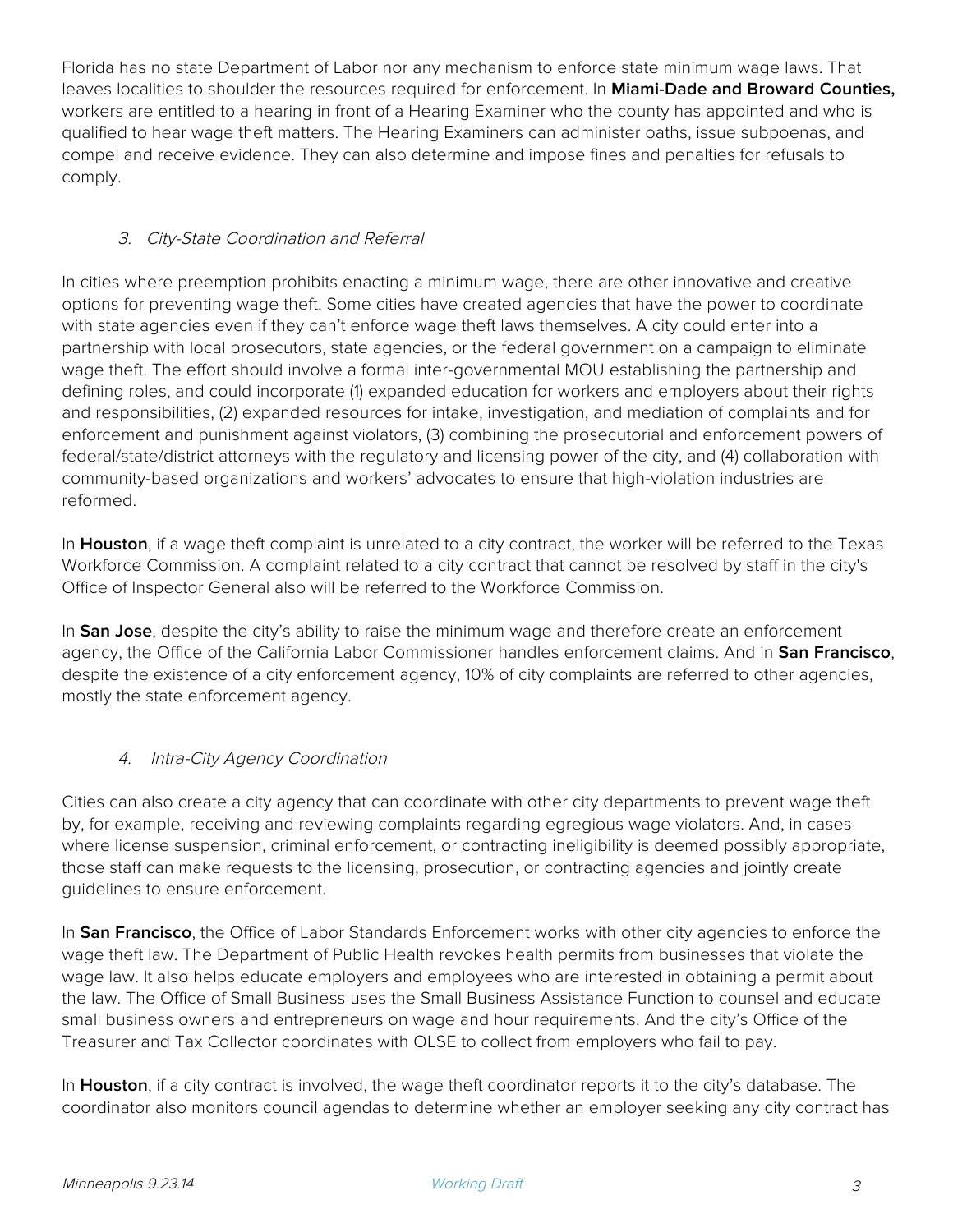been convicted or wage theft violations or is the subject of an unresolved matter. If so, the coordinator notifies the city attorney and the mayor's office.

#### 5. Police Assistance for Increased Reporting

Police forces should treat wage theft as the crime that it often is. And even in places where enforcement of criminal penalties is not a priority, police departments can potentially be helpful in wage theft enforcement by conducting preliminary investigations. Good relationships between police and community are critical for this to work, as is the training of police officers to identify, listen to, and report wage theft cases.

In **Princeton**, workers were hesitant to report wage theft violations to the police because of immigration concerns. Princeton brought in community leaders to train workers on their wage theft rights and to train the Police Department on what to look for in wage theft cases. As a result, reports of wage theft violations increased significantly.

#### 6. Use Community Organizations to Educate and Empower Workers

Workers are crucial for proper enforcement. They are the ones who know where the violations are and they are the ones who can deter violations by being informed, organized, and empowered.

Cities can grant money to community-based organizations to enable them to inform workers of their rights, help identify instances of wage theft, refer victims to state enforcement programs, and integrate wage theft education materials into city programs that reach workers, such as workforce development and one-stop centers. These programs could include geographically-, linguistically- and culturally-accessible training and outreach to create a referral pipeline of wage theft cases.

In **San Francisco**, the Office of Labor Standards and Enforcement is required to work with community partners to develop culturally and language-appropriate outreach materials, and currently distributes approximately \$600,000 per year in grants for community outreach. The city recognizes that a major obstacle in the fight against wage theft is workers' fear of retaliation, and that trusted entities like worker centers and community-based organizations can be successful at engaging workers where government is not.

In **Burlington,** VT, the city funds worker education through the city-appointed independent monitoring agency, the Vermont Worker's Center, which educates employees about their rights under city ordinance.

In **New York City**, The Department of Youth and Consumer Development currently grants approximately \$300,000 from Neighborhood Development Area funds to legal service and worker education to combat wage theft.

#### 7. Use Community Organizations to Investigate Claims

**Burlington**, VT, passed a livable wage ordinance that included wage theft provisions in 2001. But for the first twelve years the measure was largely ineffective because of a lack of enforcement. Recently, however, the ordinance was revised to appoint and fund an independent monitoring agency, currently the Vermont Worker's Center. The Center staffs an employee hotline, investigates complaints, and refers wage theft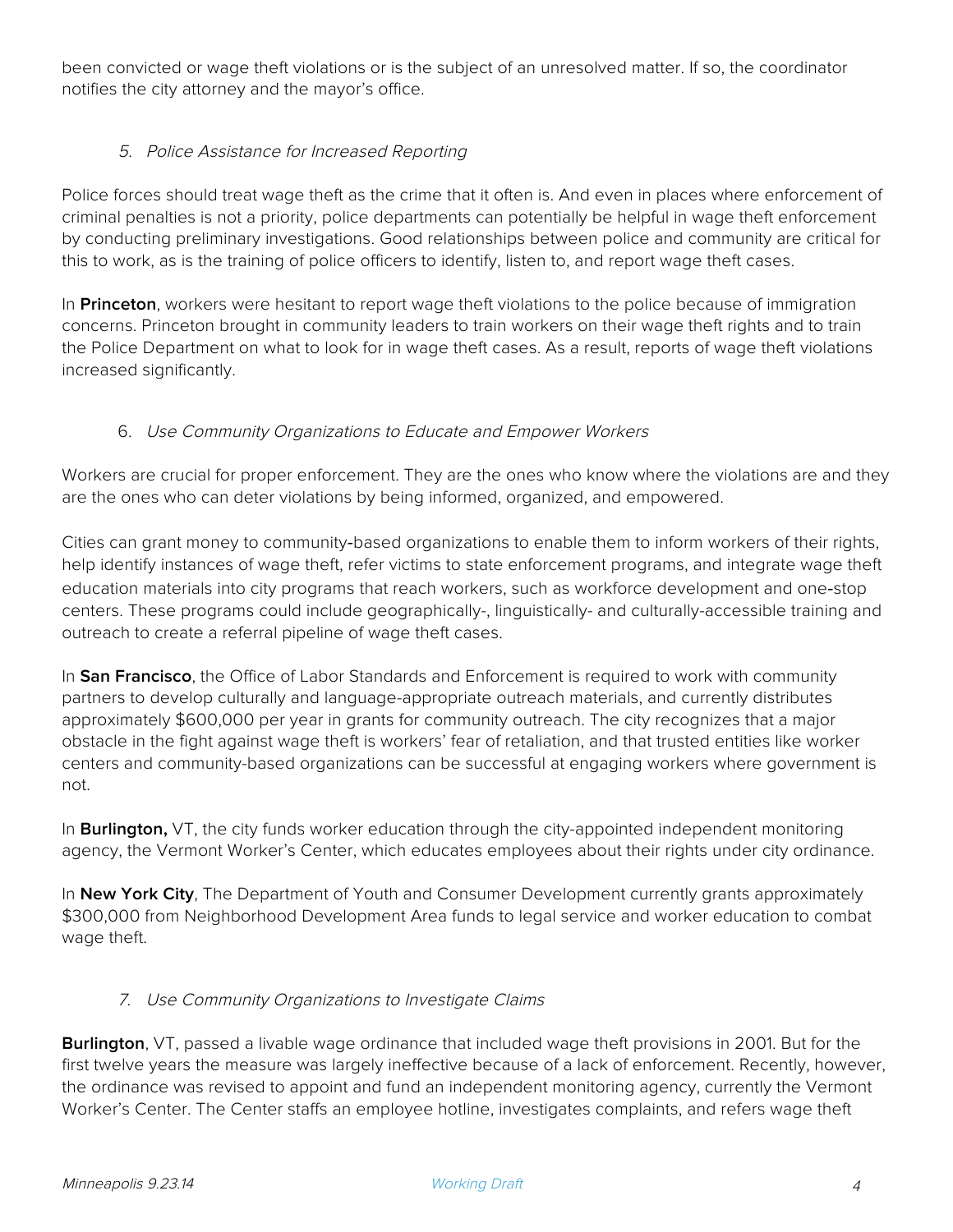violations to the City Attorney. The Center will have to report its compliance progress to the City at the end of the year.

# **Better Information**

#### 1. Employer Transparency and Disclosure

Even cities that do not have the power to regulate wages can require employers to be clear with employees about their rights under federal and state law, as well as inform the public about their previous violations.

In **Santa Fe**, not posting the text of the Living Wage Ordinance in a prominent location in both English and Spanish can result in a business's license being suspended or revoked. **San Francisco** penalizes employers who don't provide their name and contact information to workers. Employers are penalized if they do not post notice of Minimum Wage.

In **San Francisco** and **Washington, DC**, employers are required to inform workers of pending investigations. They are also required to post notice to public when, in violation of a settlement agreement or a decision by a hearing officer, the employer has still not paid wages.

In **Houston**, any company that has a documented record of wage theft (criminal conviction, final decision from the Texas Workforce Commission, or final decision from the court) is listed on a public database on the city website for five years.

## 2. Require Public Disclosure of Employment Practices

Cities could mandate that businesses aggregate and publicly disclose information about their employment practices. The requirement could be tailored to particular industries – like the fast food industry – or to businesses above a particular size. (In the fast food industry, the obligation could be placed on the franchisor, which would tie the corporation more closely to its franchisees' labor practices). The information could include workers' wages, hours, length of tenure with the company, health benefits, and entitlement to and use of paid leave. Such "sunshine" legislation would help advocates make the case that industries like fast food need to provide better jobs. And it would constitute a paradigm shift in American labor law by establishing the notion that a firm's employment practices are of public concern, not proprietary information owned by the corporation.

#### 3. Employer and City Funded Know-Your-Rights Sessions

Cities could require that employers in high violation industries pay for their employees to obtain training. Such programs could include safety training and also serve as know-your-rights sessions: workers could be informed about the laws that protect their rights to minimum wages and overtime, and collective action. These trainings could be conducted by non-profit entities or worker centers and could educate workers about what to do if they believe their rights have been violated.

Cities could also create the infrastructure that could implement a more robust city-mandated training program on workers' rights where employer funds would supplement tax funding, for all employees in certain sectors or citywide.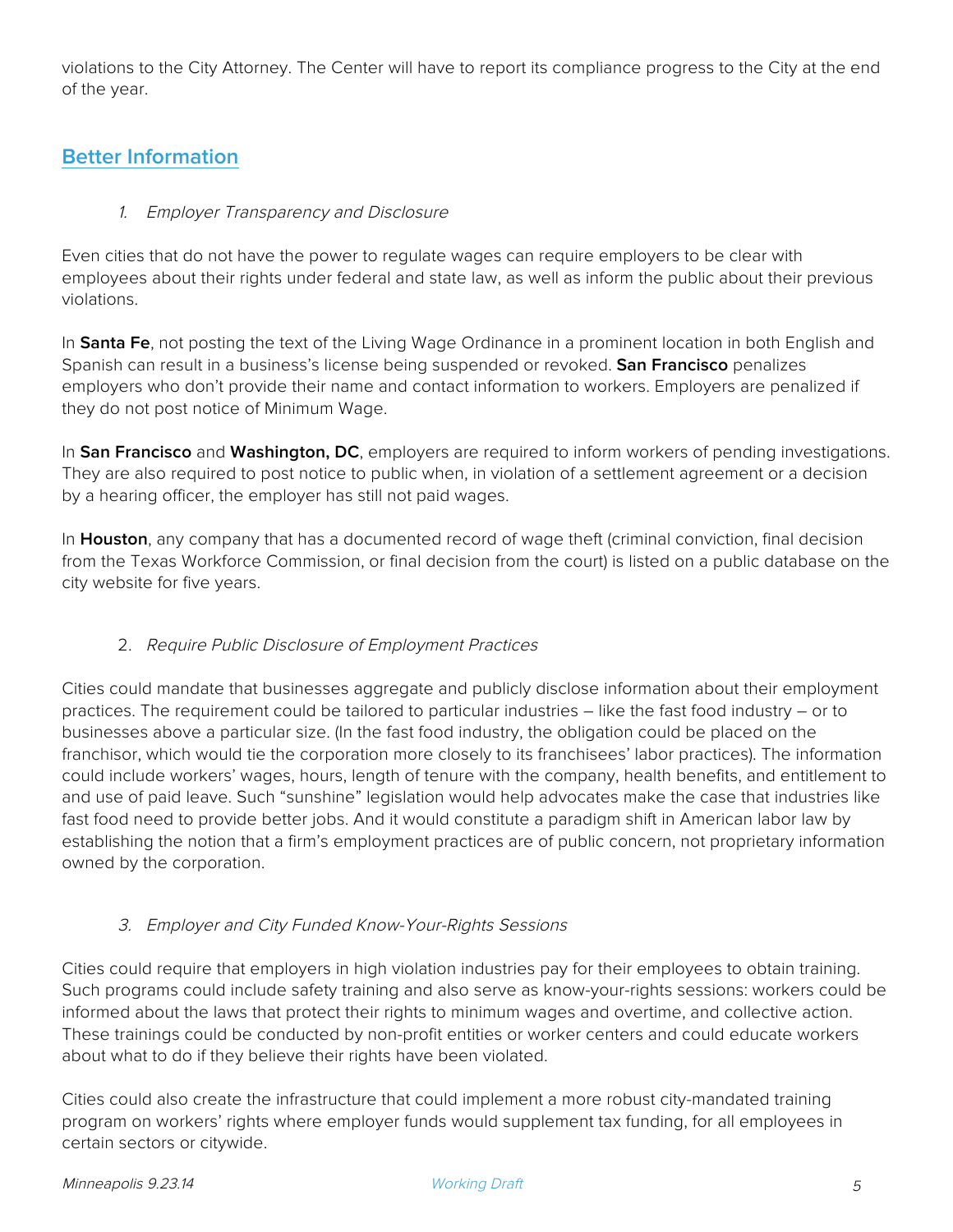#### 4. Sponsor Know-Your-Rights Advertising

A city could choose to undertake a thorough and compelling know-your-rights campaign using public transportation advertising, targeted social media, and radio, to inform workers of their wage rights. The city would choose to send a clear message that it is taking a stand on worker abuses and would reach major swaths of impacted workers. Workers with complaints could call a centralized number or determined city agency.

# **Stronger Sanctions**

#### 1. Include Wage Theft Provisions in Industry-Specific Legislation

Including wage theft provisions in industry-specific legislation is one way to prevent wage theft in cities where an all-encompassing law is not legally or politically feasible.

For example, the **New Brunswick** ordinance covers restaurants and retail establishments. In **Princeton**, the wage theft provisions were included with rules governing landscaping companies. They expect to include similar regulations in restaurant and construction ordinances later this year. And **Houston**'s license revocation applies to 46 types of city permits or licenses

#### 2. Retaliation Prevention

It is critical that cities penalize retaliation by employers to encourage employees to be forthcoming about wage theft violations and to deter future retaliation.

**San Francisco's** law contains no statutory penalty or liquidated damages but does include reinstatement, lost wages, and tort remedies under California state law. These remedies include punitive damages, pain and suffering, back pay, and reasonable attorney's fees and costs. The city also penalizes employers \$1000 for each retaliation violation in addition to providing damages for the employee.

In **Seattle**, the city explicitly bans communication that "directly or indirectly, explicitly or implicitly" threatens to inform the government that the complaining employee is not lawfully in the country.

A city can also take steps to protect an employee's privacy or identity. **Washington DC's** proposed law requires that the Mayor keeps the employee's name and other identifying information confidential to the extent possible.

And **Santa Fe's** Living Wage Ordinance makes it is unlawful for any business or employer to retaliate and that any adverse action against a complainant within 60 days of filing wage theft complaint raises a rebuttable presumption of retaliation.

Even cities that do not have the ability to set and enforce wages could pass strong, catch-all whistleblower and anti-retaliation laws. Such laws could create strong penalties for any employer who punishes a worker who attempts to exercise her legal rights on the job, inform another person of his or her rights, or speak out about any legal violation, including violations of the health code.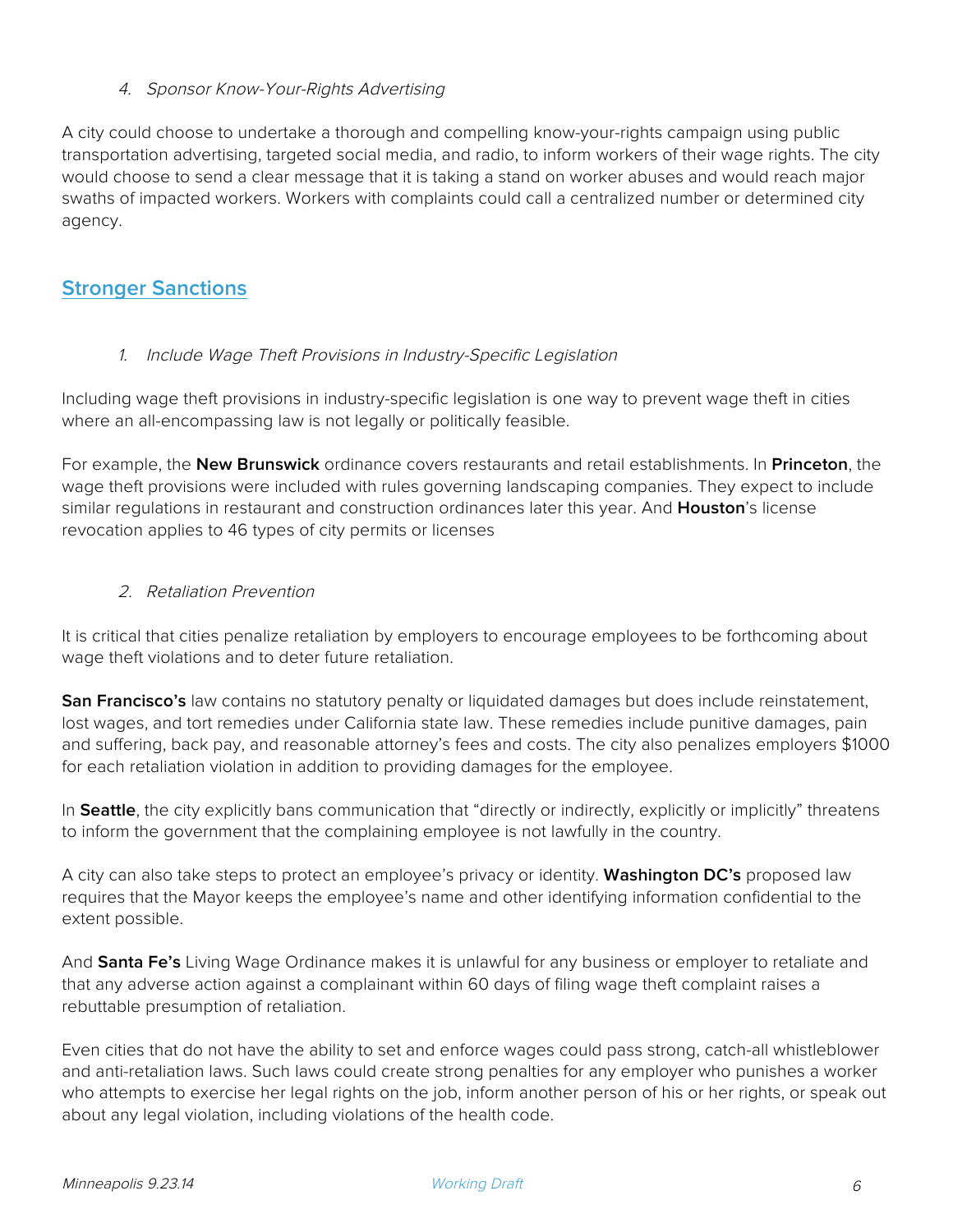Although some states preempt cities from establishing penalties specifically for retaliating against workers for collective action, a broad anti-retaliation law might give workers protection while surviving preemption. The law could include provisions that give workers financial incentive to report violations by firms that do business with the City.

## 3. License Suspension and Revocation

For cities that do not have the power to adjudicate and enforce wage theft laws, there are other creative avenues available to ensure that workers are being legally compensated. One approach is license revocation.

**New Brunswick** and **Princeton** have passed laws empowering the executive branch to refuse to renew the license of a business found guilty (either in court or by the New Jersey Department of Labor) of not paying for all hours worked, not paying at least the minimum wage, or not paying overtime.

In **San Francisco**, when violators are not prompt in responding to accusations of wage theft or paying owed wages and damages, city agencies or departments can revoke or suspend any registration certificates, permits or licenses. However, the right to suspend or revoke licenses only lasts until the violation is remedied.

Other cities have longer revocation and suspension periods. In **Seattle**, the city's Director of Finance and Administrative Services can refuse or revoke a license for at least one year if an employer is convicted of wage theft, has received a notice of assessment from the state but has not paid within 30 days, or has been held civilly liable in court for wage theft and hasn't paid within 30 days.

In **Houston,** on the other hand, any business or person criminally convicted of wage theft who has exhausted all appeals is barred from renewing permits and licenses for five years. The city is also banned from hiring people or businesses that have been criminally convicted or civilly penalized for wage theft violation, provided all appeals are exhausted or a civil judgment remains unpaid.

And in **Chicago**, the City's Commissioner of Business Affairs and Consumer Protection can suspend or revoke the license of wage theft violators. The Commissioner can also deny an application for a business license if the applicant has either admitted guilt or been found liable of committing or attempting to commit a willful violation of the state wage theft law, or two or more non-willful violations.

## 4. Expanding Licensing

Cities should consider expanding licensing and creating mandatory licensing for low-wage, high-violation industries like car washes and fast food restaurants. If the city were to rely on license revocation as the sole tool for combatting wage theft, wage theft would go unenforced in those unlicensed sectors. Cities should explore expanding licensing to key high violation industries, and then make wage theft compliance a factor in licensing decisions for those sectors.

## 5. Establish Worker Liens

A wage lien gives a worker a claim against property such as real estate and bank accounts until a wage theft dispute or payment is resolved, giving employers the financial incentive to pay workers.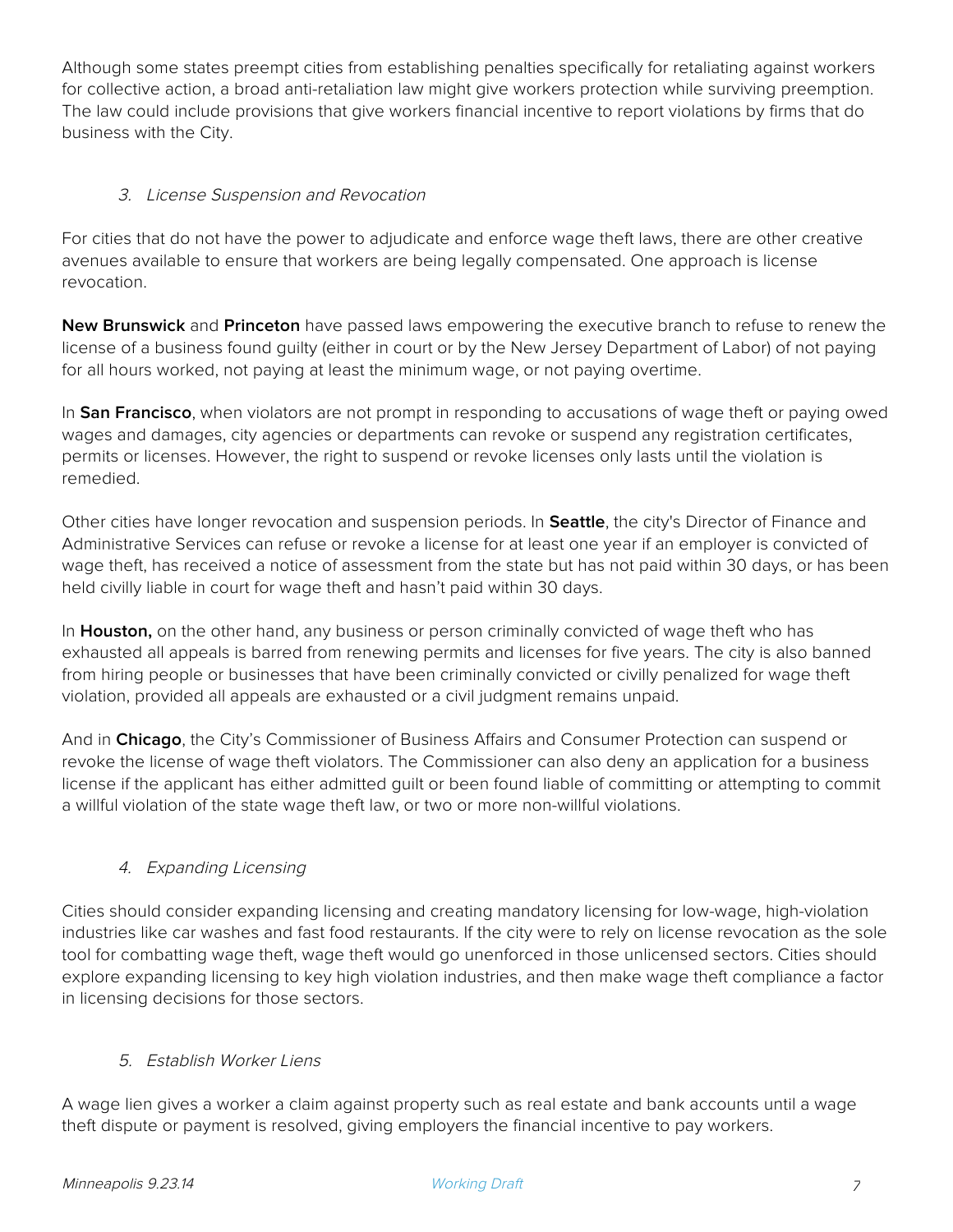These liens have primarily been implemented by states, but there is possible action to be done by cities, as well. For example, in **San Francisco,** the municipal code permits the city to "create and impose liens against any property owned or operated by a person who fails to pay a penalty assessed by administrative citation."

## 6. Establish Surety Bonds to Ensure Recovery

Oftentimes workers are unable to recover the money that they are owed, even after a judgment in their favor. Cities can take on this problem by mandating that employers in high-violation industries post surety bonds.

Modeled after a California law**, New York City** is considering requiring car washes to file surety bonds in order to ensure that workers can recover on any wage theft judgments against the car wash.

#### 7. Utilize Criminal Penalties

In many states, wage theft violates criminal laws as well as civil. Thirty states plus DC have criminal penalties for unpaid wages in their state law, and in some of them any violation of a labor commissioner's order is a misdemeanor. Additionally, 38 states plus DC have a theft of services provision in their criminal law.

Some cities have included criminal penalties in their wage theft ordinances – for example, in **Washington, DC,** any employer who violates the wage theft requirements can be found guilty of a misdemeanor and sentenced to up to 90 days and prison and a \$50,000 fine. Similarly, in **Santa Fe**, a wage theft violation is a misdemeanor and can result in fines and imprisonment.

Sometimes these criminal penalties translate into prosecution by city agencies or district attorneys. For example, the **Santa Monica** City Attorney's Office filed a criminal complaint against Wilshire West Car Wash for failure to pay the minimum wage, taking back wages that had already been paid, and grand theft of money and labor. And in **San Francisco**, the District Attorney charged a painting contractor for the city with 57 criminal counts including wage theft, after the contractor failed to pay San Francisco's prevailing wage to workers and cheated them out of more than \$600,000 in wages.

However, enforcement of criminal penalties requires deep coordination with the District Attorney and the Sherriff, cooperation from the police department, and training of police and other law enforcement actors. **Austin** was the first city to use local law enforcement to enforce the state's theft of service law. In 2009, the Austin Police Department received 970 theft of services cases, investigated 845 of them, and arrested 136 defendants. **El Paso** has also coordinated local law enforcement actors to ensure that employers are held criminally responsible for wage theft.

#### 8. Increase Damages for Workers

Cities with the power to set their own minimum wage should require worker compensation to be significant enough to deter the employer and encourage employees to report theft.

In order to create real deterrence, cities should instate treble or quadruple damages – requiring payment of three or four times the worker's unpaid/underpaid wages. Currently, that level of damages exists in **Miami-**